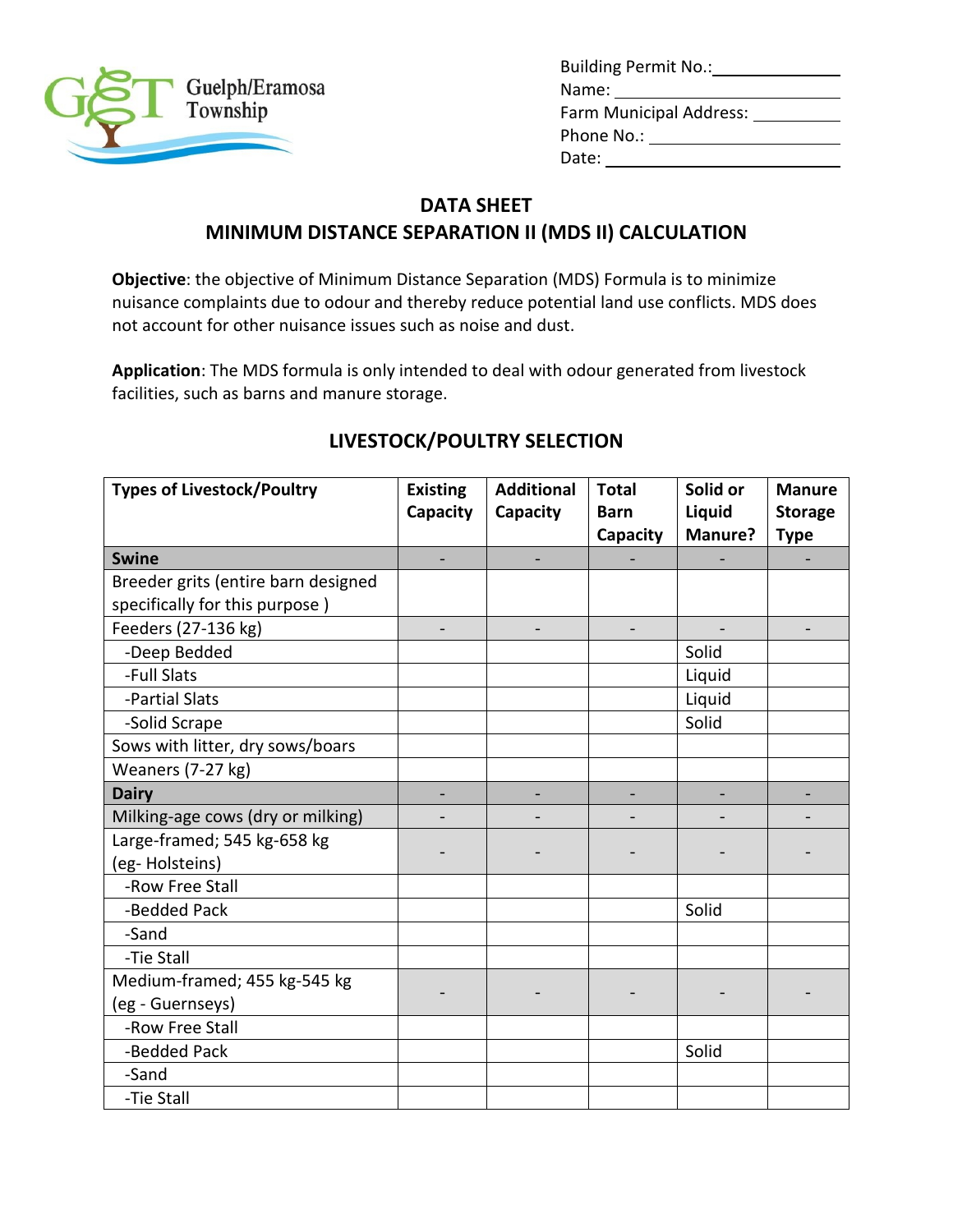| Small-framed; 364 kg-455 kg       |  |        |  |
|-----------------------------------|--|--------|--|
| (eg - Jerseys)                    |  |        |  |
| -Row Free Stall                   |  |        |  |
| -Bedded Pack                      |  |        |  |
| -Sand                             |  |        |  |
| -Tie Stall                        |  |        |  |
| Heifers (5 months to freshening)  |  |        |  |
| Large-framed; 182 kg-545 kg       |  |        |  |
| (eg-Holsteins)                    |  |        |  |
| -Deep Bedded                      |  | Solid  |  |
| -Free Stall/Manure Pack Outside   |  |        |  |
| Access                            |  |        |  |
| -Pack Scrape                      |  |        |  |
| Medium-framed; 148 kg-455 kg      |  |        |  |
| (eg - Guernseys)                  |  |        |  |
| -Deep Bedded                      |  | Solid  |  |
| -Free Stall/Manure Pack Outside   |  |        |  |
| Access                            |  |        |  |
| -Pack Scrape                      |  |        |  |
| Small-framed; 125 kg-364 kg       |  |        |  |
| (eg - Jerseys)                    |  |        |  |
| -Deep Bedded                      |  | Solid  |  |
| -Free Stall/Manure Pack Outside   |  |        |  |
| Access                            |  |        |  |
| -Pack Scrape                      |  |        |  |
| Calves (0-5 months)               |  |        |  |
| Large-framed; 45 kg-182 kg        |  |        |  |
| (eg-Holsteins)                    |  |        |  |
| Medium-framed; 38 kg-148 kg       |  |        |  |
| (eg - Guernseys)                  |  |        |  |
| Small-framed; 30 kg-125 kg        |  |        |  |
| (eg - Jerseys)                    |  |        |  |
| <b>Beef</b>                       |  |        |  |
| Backgrounders (7-12.5 months)     |  |        |  |
| -Confinement                      |  |        |  |
| -Yard/Barn                        |  |        |  |
| Cows, including calves to weaning |  |        |  |
| -Confinement                      |  | Solid  |  |
| -Yard/Barn                        |  | Solid  |  |
| Feeders (7-16 months)             |  |        |  |
| -Confinement Bedded Pack          |  | Solid  |  |
| -Confinement Total Slats          |  | Liquid |  |
| -Yard/Barn                        |  |        |  |
| Shortkeepers (12.5-17.5 months)   |  |        |  |
|                                   |  |        |  |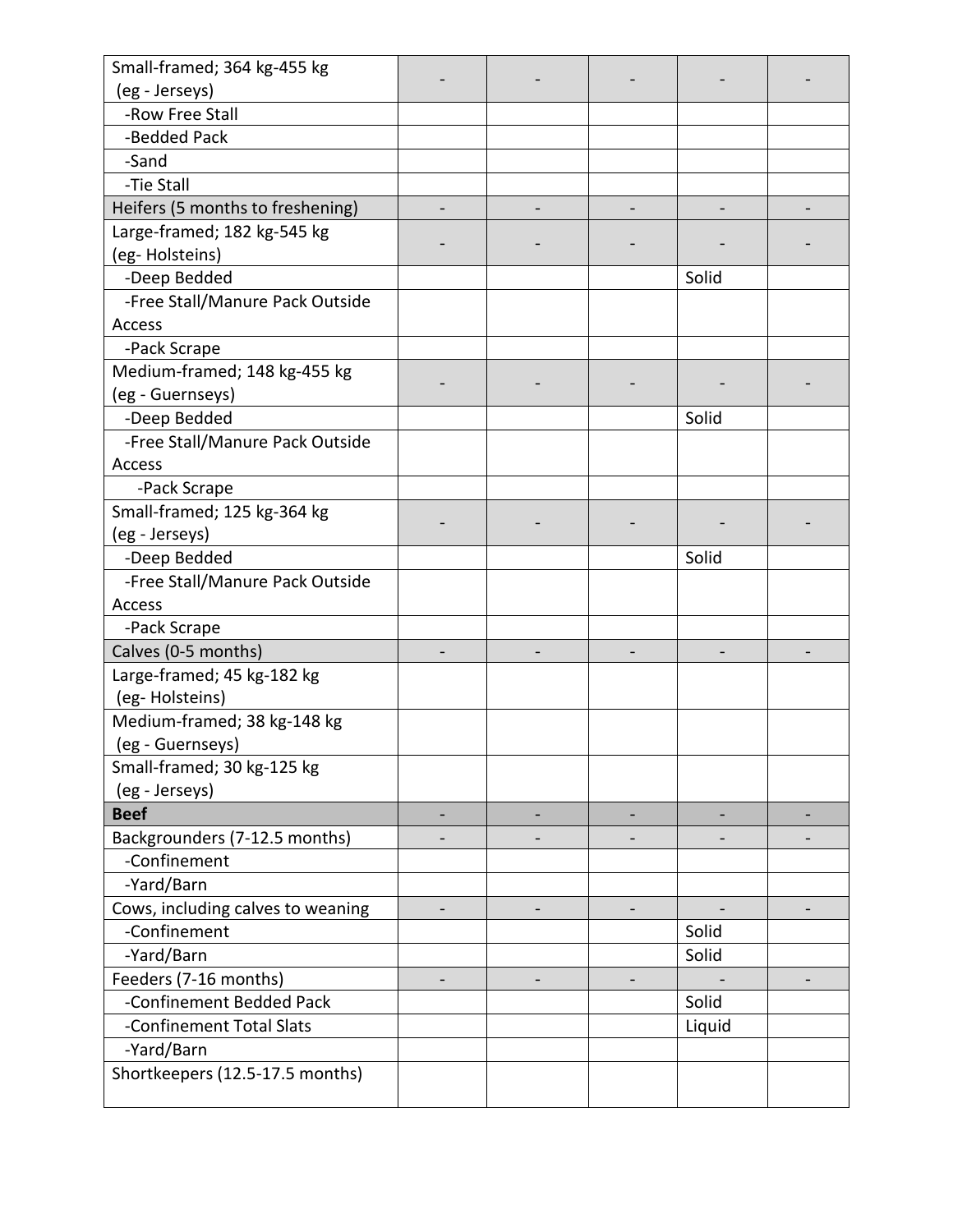| <b>Veal</b>                        |  |       |  |
|------------------------------------|--|-------|--|
| Milk-fed                           |  |       |  |
| Grain-fed                          |  |       |  |
| <b>Goats</b>                       |  |       |  |
| Dairy Kids                         |  | Solid |  |
| Does & Bucks (for dairy)           |  | Solid |  |
| Does & Bucks (for meat)            |  | Solid |  |
| <b>Feeder Kids</b>                 |  | Solid |  |
| <b>Sheep</b>                       |  |       |  |
| Ewes & rams (for meat lambs)       |  |       |  |
| -Confinement                       |  | Solid |  |
| -Outside Access                    |  | Solid |  |
| Ewes & rams (dairy operation)      |  |       |  |
| Lambs (dairy or feeder lambs)      |  |       |  |
| -Confinement                       |  | Solid |  |
| -Outside Access                    |  | Solid |  |
| <b>Horses</b>                      |  |       |  |
| Large-framed, manure; >680 kg      |  |       |  |
| (including unweaned offspring)     |  | Solid |  |
| Medium-framed, manure; 227 kg -    |  |       |  |
| 680 kg (including unweaned         |  | Solid |  |
| offspring)                         |  |       |  |
| Small-framed, manure; <227kg       |  | Solid |  |
| (including unweaned offspring)     |  |       |  |
| <b>Chickens</b>                    |  |       |  |
| Layer hens (for eating eggs; after |  |       |  |
| transfer from pullet barn)         |  |       |  |
| -Cages                             |  |       |  |
| -Floor run                         |  | Solid |  |
| Layer pullets (day olds until      |  |       |  |
| transferred into layer barn)       |  |       |  |
| -Cages                             |  |       |  |
| -Litter                            |  |       |  |
| Broiler breeder growers            |  |       |  |
| (males/females transferred out to  |  | Solid |  |
| layer barn)                        |  |       |  |
| Broiler breeder layers             |  |       |  |
| (males/females transferred in from |  |       |  |
| grower barn)                       |  |       |  |
| -Cages                             |  | Solid |  |
| -Litter With Slats                 |  | Solid |  |
| <b>Broilers</b>                    |  | Solid |  |
| <b>Turkeys</b>                     |  |       |  |
| <b>Breeder toms</b>                |  | Solid |  |
| Broilers (day olds to 6.2 kg)      |  | Solid |  |